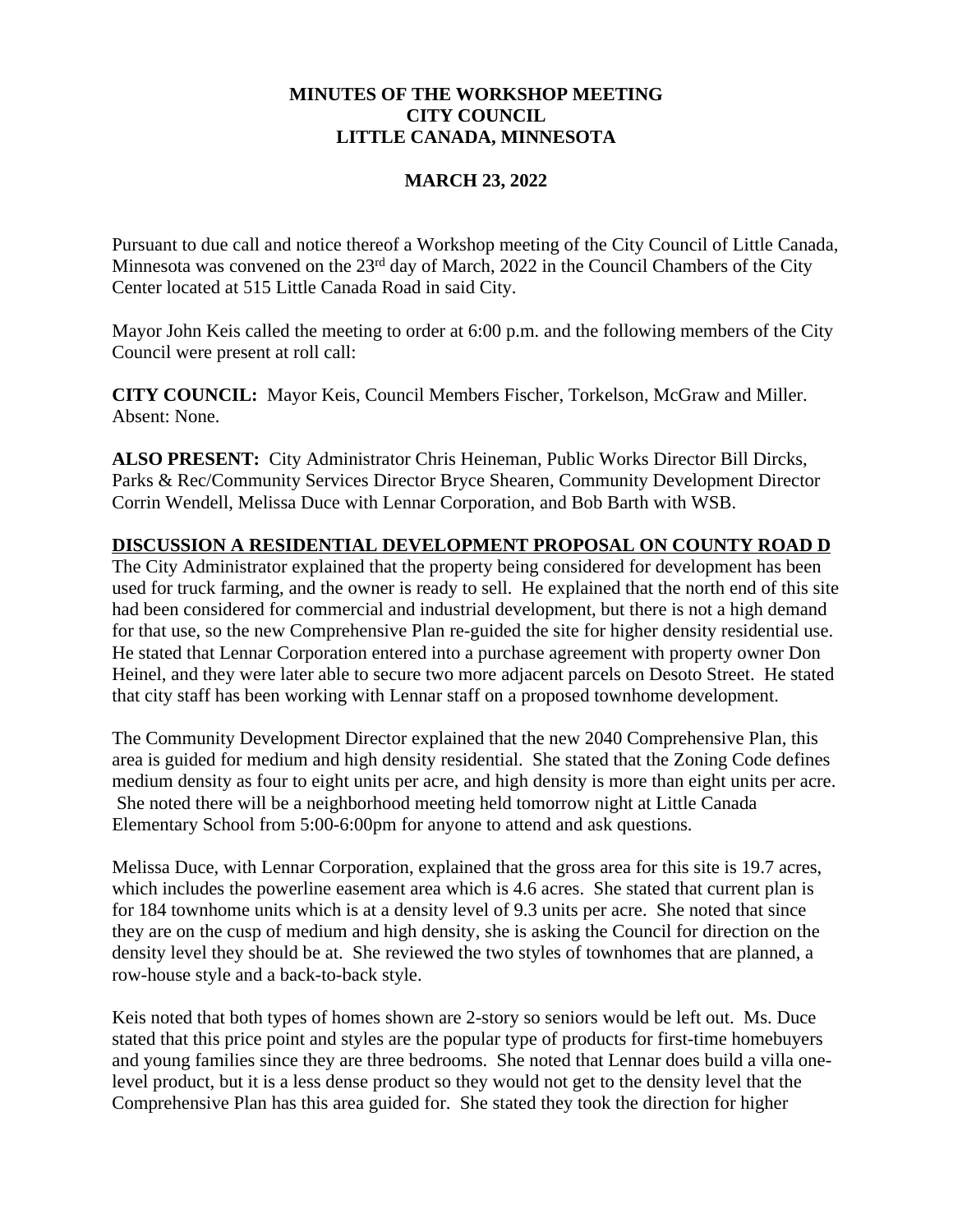## **WORKSHOP MINUTES CITY COUNCIL MARCH 23, 2022**

density. Keis stated there is a big range of people who would be looking for a one-level style. The City Administrator asked if they would consider adding some one-level townhomes.

Torkelson stated that many residents are concerned about traffic levels, asked if there were any plans for traffic calming and making it feel safe for pedestrians and deter speeding through the neighborhood.

Bob Barth, Director of Development with WSB, stated they could make the roadway narrower or make landing pads for pedestrians. He thinks traffic could move equally north and south. Torkelson stated the main concern for neighbors is traffic going to Allen Avenue. Ms. Duce stated that city staff had suggested adding a sidewalk along Vanderbie Street and asked if it should connect to Allen Avenue or just stay within this neighborhood. McGraw clarified that the sidewalk should continue south on Vanderbie Street to Allen Avenue, and a multi-use trail should run east-west through the powerline easement and connect with Allen Avenue.

Torkelson asked how the water on the site would be directed to the stormwater ponds. Mr. Barth explained this area is very flat and they have a couple options, and noted they have to meet the watershed district requirements.

Fischer asked if the roads within the development would be public or private. Ms. Duce stated they all would be private except for Vanderbie Street.

Torkelson stated that no one is going to get everything they want in this development. He stated he feels the side-by-side product is nicer than the back-to-back and would like the side-by-side to front Vanderbie Street so it looks better. He would like to see more variety in styles and models, and different colors. Ms. Duce stated they their policy is not to have the same colors next to each other. McGraw asked where the visitor parking would be. Mr. Barth explained there are 62 visitor parking spaces throughout the site.

Fischer stated that he has no problem with less density if they can make the numbers work, and would prefer to have more variety of styles so all of the buildings do not look the same.

Ms. Duce asked what the Council prefers medium or high density here. Keis stated that there had been discussion at one time for apartments on the north side of the power line, so he feels this proposal is medium density.

The City Administrator stated the site is currently zoned R-1, Single Family Residential and will be rezoned to R-2, Medium Density Residential. Torkelson noted the plan currently shows some ten-unit buildings, but the Zoning Code does not allow that in the R-2 zoning district. Torkelson stated he would prefer to see low density at the south end of this site and graduate into higher density moving north. Fischer agreed. McGraw stated he does not want the site to look like the homes are crammed in.